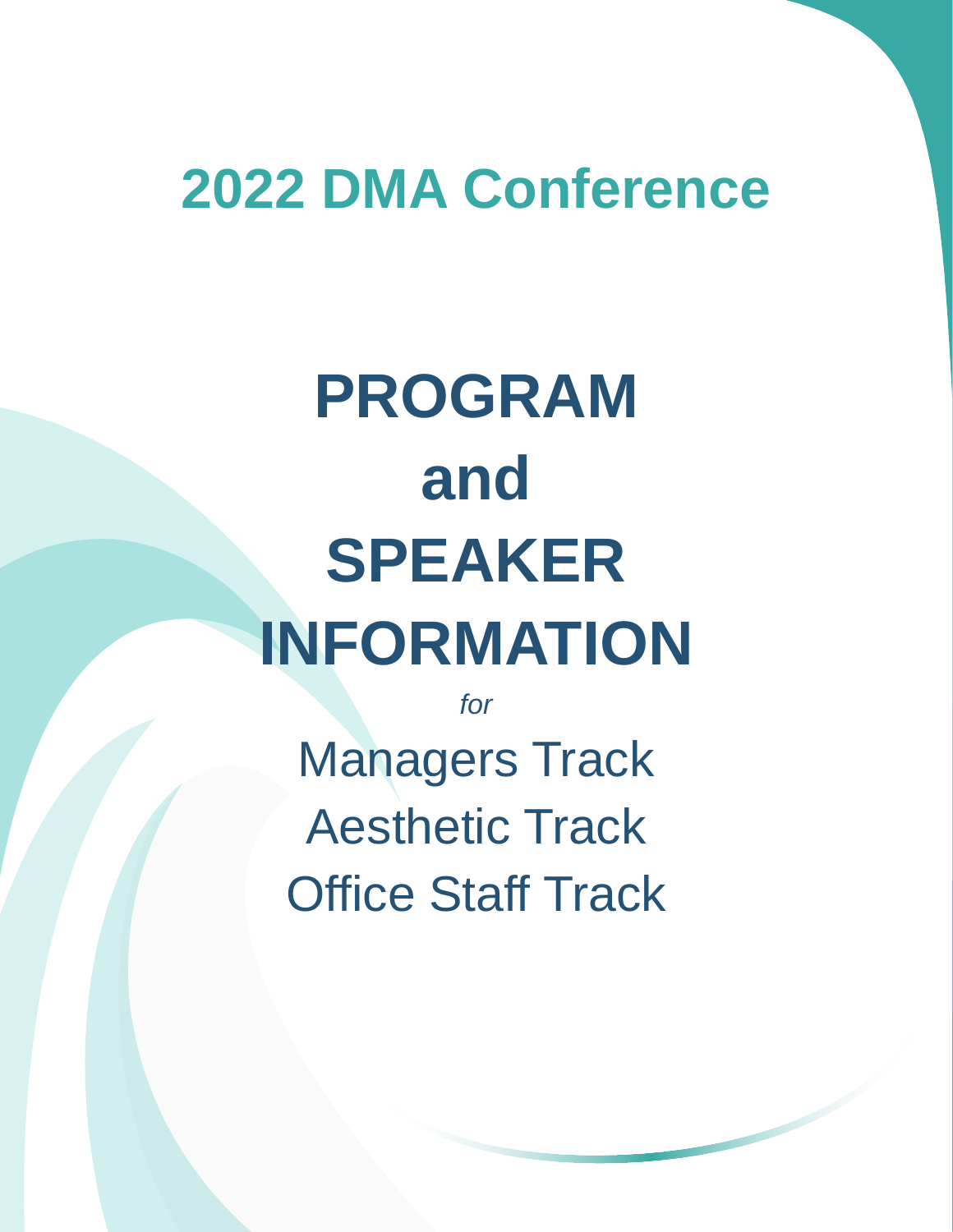# **2022 DMA Conference**

# **PROGRAM & SPEAKER INFORMATION**

# **Managers Track**

**Keynote Address: Professional Burnout** *Dr Rodney Agan CEO, Connexus Group*

**2022 AAD Coding & Practice Updates** *Cynthia Stewart, American Academy of Dermatology*

**Branding & Marketing**

*Emily Scalise, Galderma*

**Mastering MIPS in 2022**

*Randy Marsden, Marsden Advisers*

**Shift Your Prospective – Maximize Technology to Evolve Your Practice**

*Tim Hebert, Medicus IT*

**Dermatology FAQ**

*Jennie Hitchcock, Compass International Resources*

**Cybersecurity is a Team Sport**

*Donna Grindle, Kardon*

**Leadership is a Choice**

*Michele Simmons, Allergan Aesthetics*

**2022 Labor and Employment Law, HR Trends & Updates (What Every Dermatology Practice Must Know)** *Stuart Oberman, Oberman Law Firm*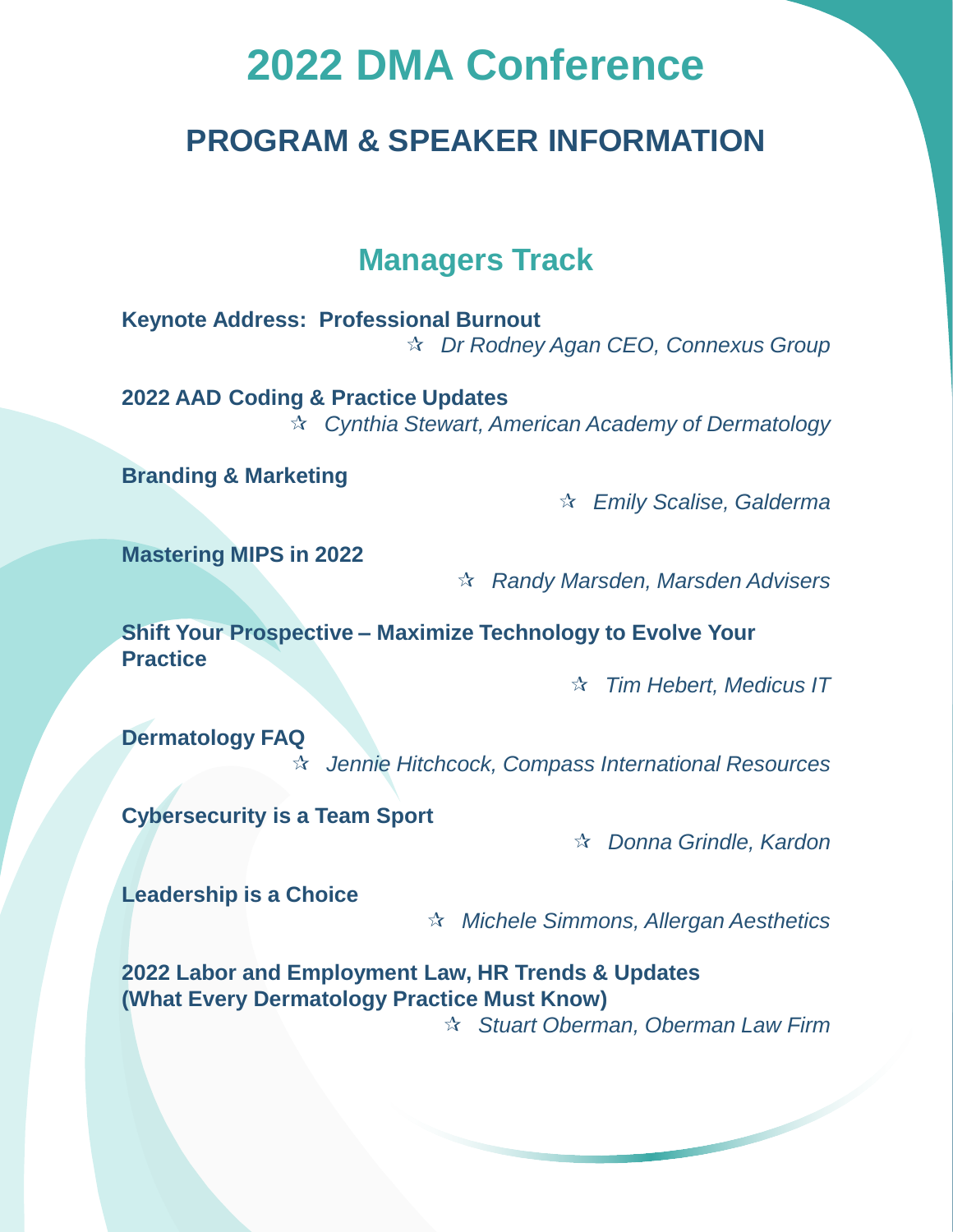# **2022 DMA Conference**

# **PROGRAM & SPEAKER INFORMATION**

# **Aesthetic Track**

**Energy-based Devices** 

*Patrick Clark, Medical Laser Dynamics*

**Mastering the Consultation**

*Emily Scalise, Galderma*

**Unlocking Secrets to a Successful Practice** *Marguerite Germain MD, Germain Dermatology*

# **Office Staff Track**

**Is Your Patient Financial Policy Hurting Your Practice?** *David Wiener, Cash Flow Strategies*

**Protecting Patient PHI Requires More Than Logging Off** *Donna Grindle, Kardon* 

**The Most Over Overlooked Area of Opportunity in Your Practice** *Lauren Andreas, Practice Potential* 

**The Patient Experience**

*Emily Scalise, Galderma*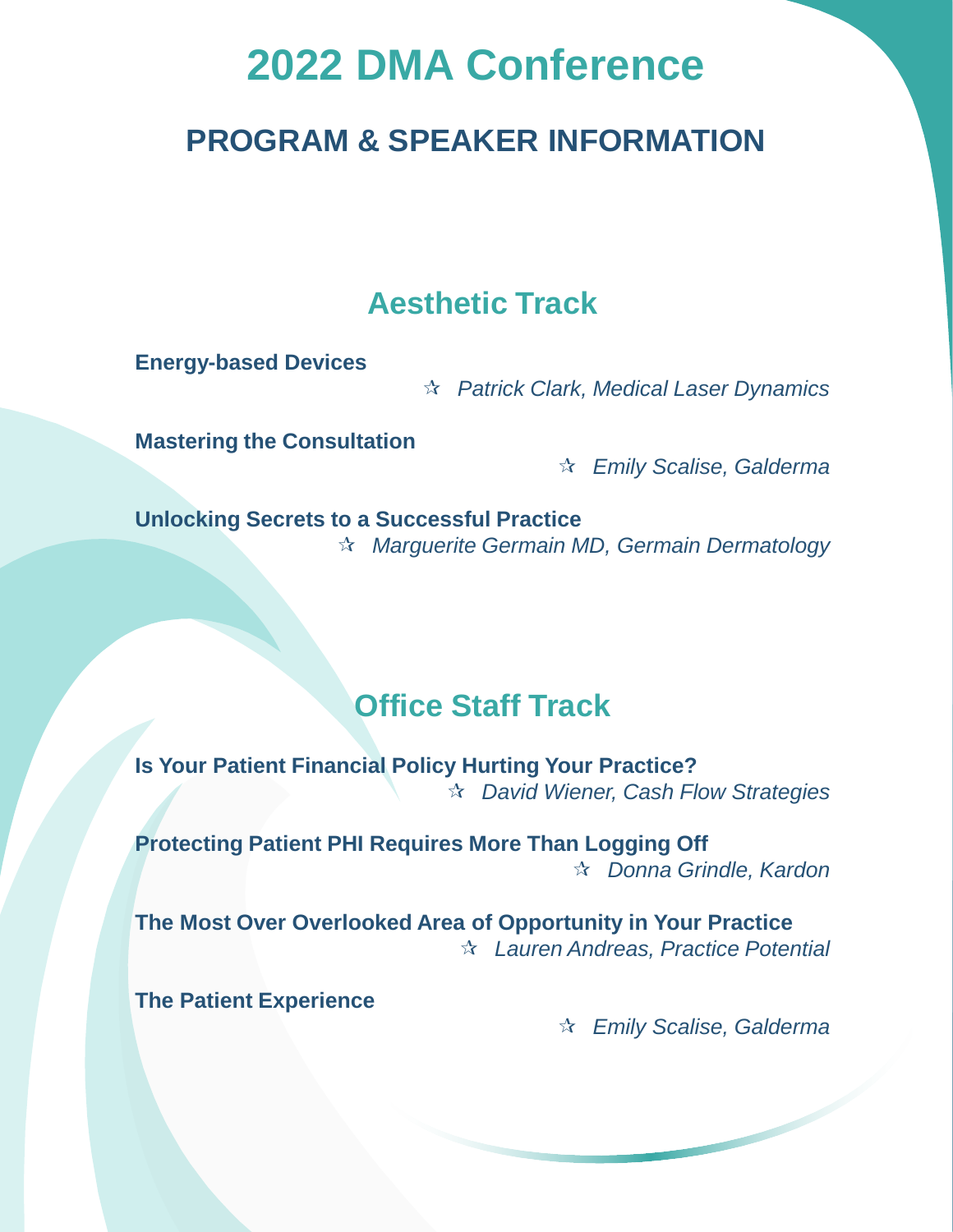#### **Keynote Address: Professional Burnout**

Do you ever feel like you have to drag yourself out of bed in the morning to get to work? What is Professional Burnout? What are the symptoms? Discover the keys to making real-time corrections instead of miscalculations as you navigate your story.

#### **Dr. Rodney Agan, CEO Connexus Group**

Dr. Rodney Agan is a Culture-Shaping, People-Encouraging, Team-Building, Thought-Provoking, High-Energy Leader. He is the Founder and CEO of Connexus Group, the creator of Personality Imprint<sup>TM</sup> Assessments, Launching Forward<sup>™</sup> Leadership Academy and a number of other leadership tools and resources. He holds a PhD in Communications and a number of professional certifications. He is recognized for spending over 35 years leading growing organizations and non-profit groups.

Note: Rodney is an avid Georgia Bulldogs fan!

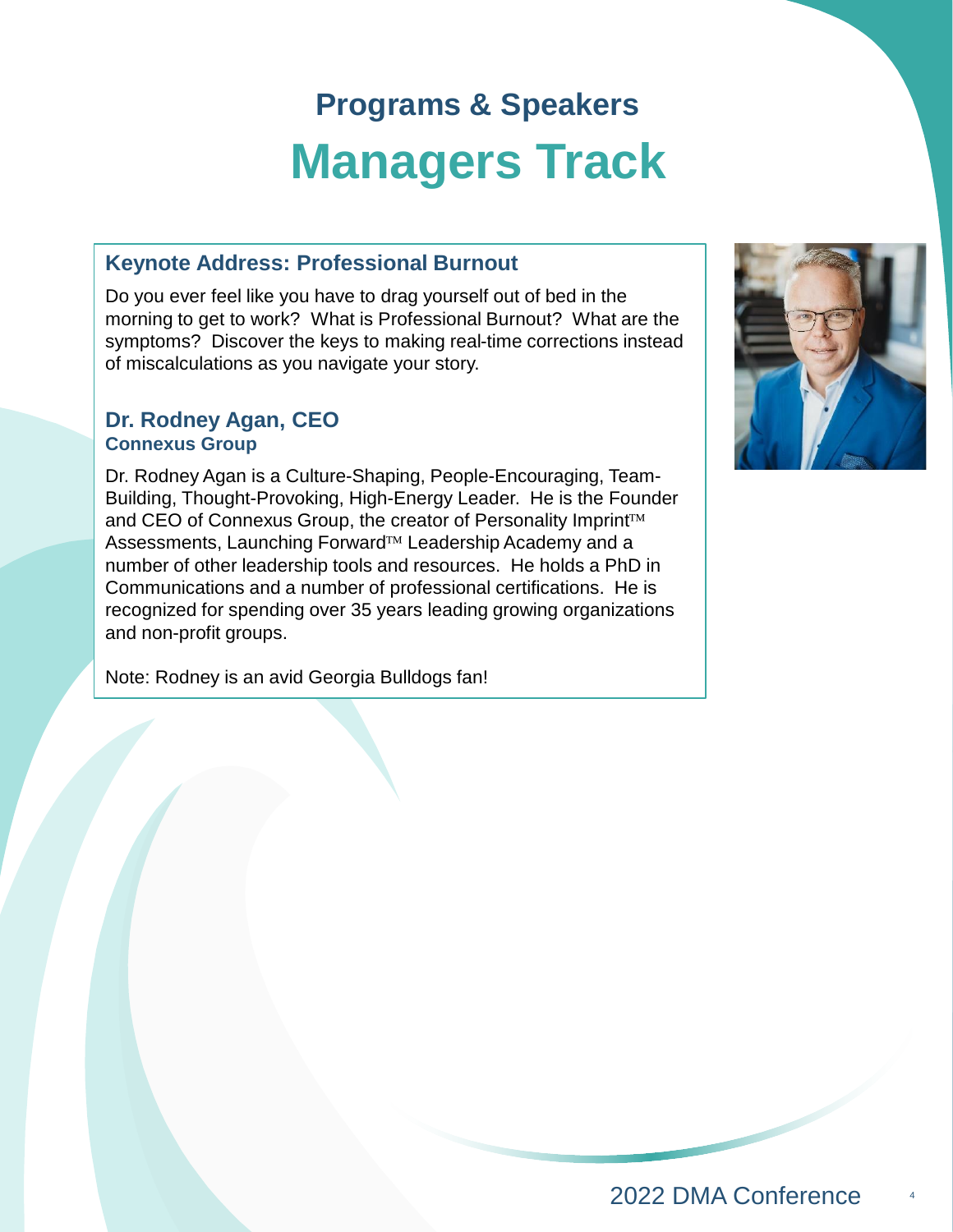### **2022 Coding and Practice Updates**

During this session you will learn about the regulatory changes impacting dermatology in 2022. Understand the new/revised guidelines for reporting dermatologic services and procedures. Review and understand how to use the Medicare coverage database to help guide the medical record documentation in your practice to support encounter medical necessity to withstand payer claim audits and denials.

#### **Cynthia Stewart, CPC, COC, CPMA, CPC-I American Academy of Dermatology**

Cynthia Stewart has 30+ years of experience in the medical profession applying her knowledge and experience in many healthcare administrative, coding and revenue cycle management and training roles throughout multiple specialties.

Cynthia holds multiple coding and auditing certifications through the American Academy of Professional Coders and was the 2011-2013 AAPC National Advisory Board President. She is an ICD-10-CM/PCS Expert and National Trainer presenting on ICD-10 and other healthcare related topics across the nation and at Regional and National AAPC Conferences. She is a published author and a contributing author of multiple medical coding and healthcare administration texts and articles*.* 

In her role as Manager of Coding Education Content in the AAD Practice Management Department, she is a contributing author of *DermCoding Consult* and *Member to Member Coding Community*. She is a presenter at the Association of Dermatology Administrators and Managers annual meeting and provides dermatology resident training programs and the Academy's on Coding-based webinars and webcasts.

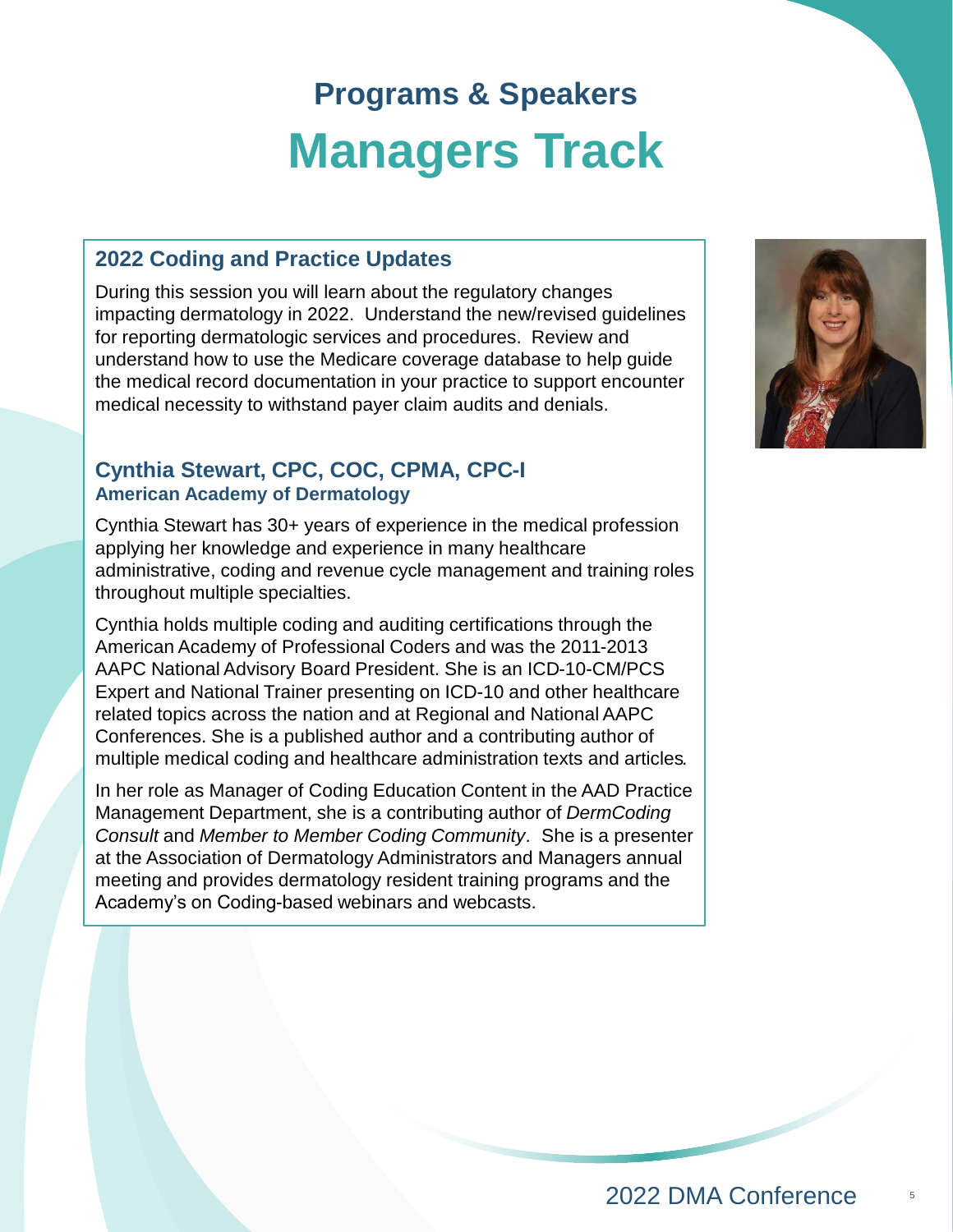### **Branding & Marketing**

Discover the value of a strong brand and how the best brands connect with customers. Define your brand story and leverage marketing channels to drive awareness, engagement and leads.

# **Emily Scalise**

#### Galderma

Emily Anne Scalise is the Director of a three-location boutique dermatology practice in Connecticut. She has been the driver alongside Dr. Kim Nichols to help NicholsMD become a three-location boutique dermatology office with strong 'NYC-Luxury' branding and an impeccable white-glove operational flow with results-driven treatment packages and a women-operated staff. In 2019, Emily was awarded Connecticut's "Top 40 Under 40" for her leadership and influence as the director of NicholsMD.

Emily began her career in aesthetics in 2015. She has become known for her ability to host creative staff trainings, cultivate an exceptional work culture, plan high revenue-generating events, and for her ability to motivate and train staff members at every professional level.

Her passion and expertise for the aesthetic industry has been recognized on an international level. Emily is a frequent contributor of aesthetic magazines, Practical Dermatology and Modern Aesthetics. She is a speaker for global aesthetic companies like L'Oréal, Cutera, Galderma, and SkinCeuticals. She is a faculty member on aesthetic organizations like Vegas Cosmetic Surgery, Miami Cosmetic Surgery, and ADAM (the Association of Dermatology Association Managers). Some of her most notable talks and articles are*: "The Importance of Employee Engagement: The most valuable asset to your medical practice is not what you think"* and *"How to Run a Staff Meeting Like a Boss".* 

Emily is a mom of two, a lover of podcasts, and her favorite quote? *"We have the same number of hours in the day as Beyonce."* 

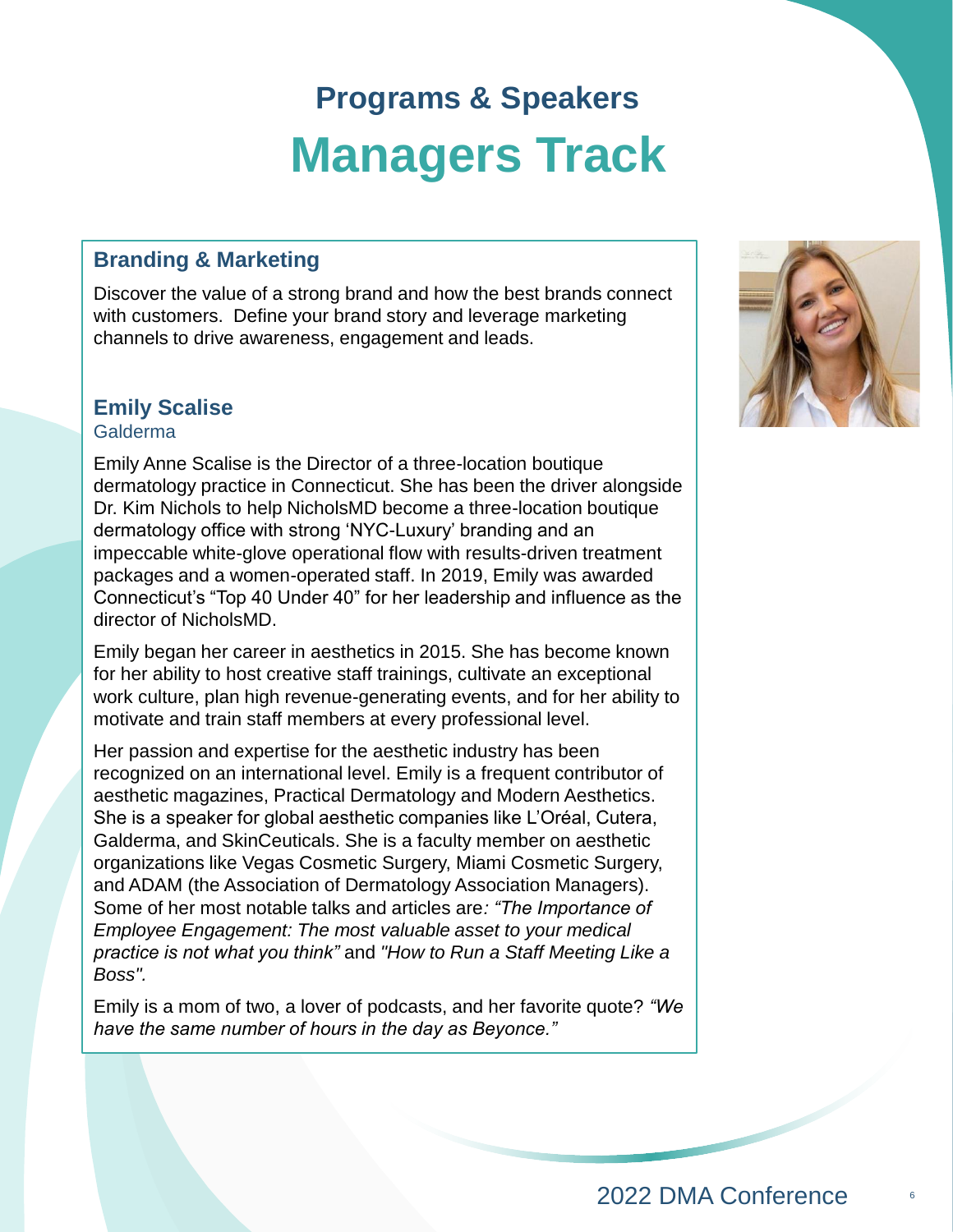# **Mastering MIPS in 2022**

As the new year begins, so does a new set of rules for meeting the Medicare MIPS requirements. Learn the most important changes for 2022 and how to implement them in your dermatology practice as well as what to expect in the future.

# **Randy Marsden, President**

#### Marsden Advisors

In 2016 Randy Marsden founded Marsden Advisors, a MIPS consulting firm. After working with a ophthalmology EHR vendor, he saw a gap between the services EHRs provided and what practices needed to report various quality programs and compliance measures.

Marsden Advisors has grown from 5 to 200 practices with 10 employees.

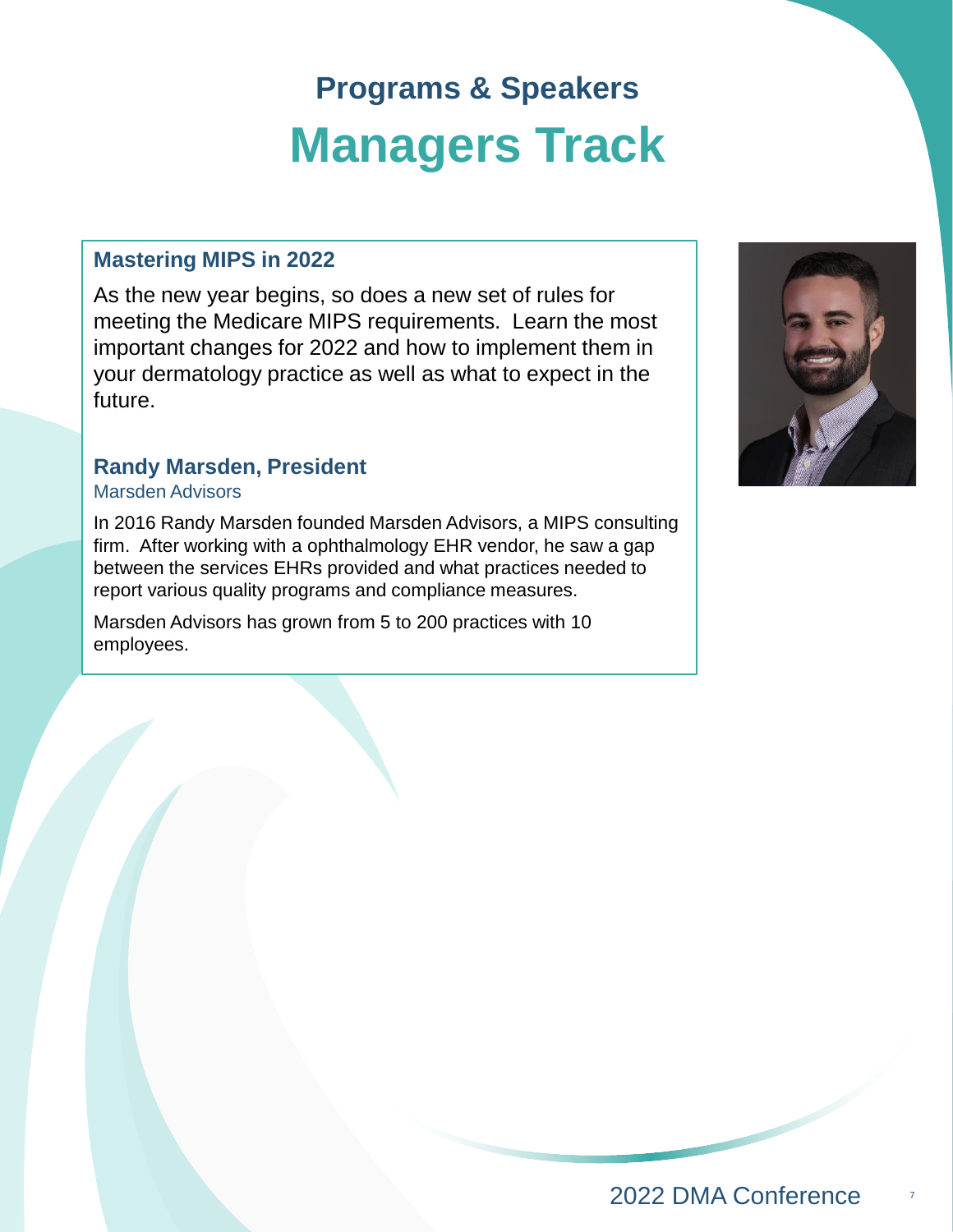#### **Shift Your Perspective - Maximize Technology to Evolve Your Practice**

Shift your perspective on how technology can influence decisions to help your healthcare organization stay aligned in a constantly-changing environment. Pivot from reactionary IT to proactive decisions to mitigate risk, improve operations, and optimize patient care. Gain a deeper understanding of your ROI of time, effort, and money and why it's important to stay aligned with market drivers.

- RUN daily management of your network, IT infrastructure, and operations of the business
- GROW developing and enhancing IT systems, processes, and people in support of growth
- TRANSFORM focus on implementing the right technology for better outcomes

In this session, learn how to develop a plan to encourage business enablement and approach technology from a new perspective. Whether you find your practice experiencing ever-evolving crises, unplanned events such as a pandemic, or changing regulations, join a discussion on how to transform IT in a shifting competitive landscape.

Those practices that thrive are quick to act on signals of change. Be proactive. Learn how to leverage technology and make better decisions to keep your practice aligned with the trajectory of change and learn how to minimize inefficiencies, lessen patient turnover, and build a better future for your organization.

#### **Take Aways:**

- Learn how to stop managing the status quo, and understand that there is huge value in transforming your practice
- Understand the importance of technology as a driver for transformation
- Understand that healthcare is becoming patient empowered and what that means for your practice

#### **Tim Hebert Medicus IT**

A perennial entrepreneur, innovator and adventurer, Tim sees the opportunity to affect change everywhere and is passionate about helping others do the same. Tim loves creating, whether that's turning fledgling startups into behemoth powerhouses; evolving short-sighted bosses into next-generation leaders; or transforming tacticians into innovators. In short, he motivates the agents of change, the pioneers forever redefining leadership.

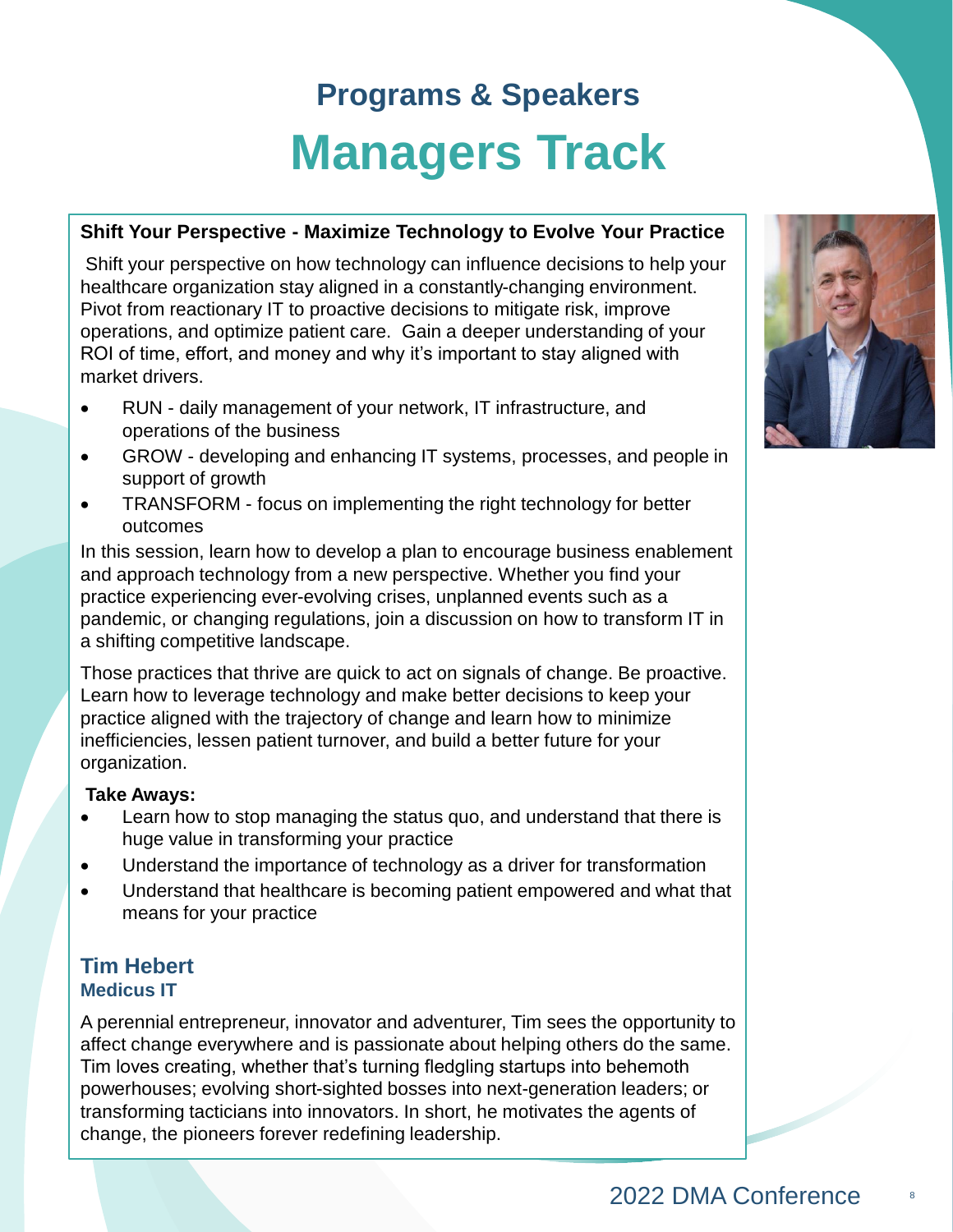### **Dermatology FAQ**

This variety-packed session will address the most recent questions and issues that Compass encounters in its work with hundreds of dermatologists each year. Hot topics include advanced practice providers, scope of practice for aestheticians and other ancillary staff, laser safety and more. Most recently questions have arisen about worker and patient safety from airborne transmissible disease and good faith estimate requirements under the "no surprises" act.

Registered attendees in the Managers Track will be given an opportunity to submit their questions prior to the presentation.

# **Jennie Hitchcock, President Compass Healthcare Consulting**

Jennie Hitchcock has served healthcare organizations in progressively sophisticated undertakings since 1986, excelling in executive, administrative and consulting roles. She has developed a unique depth and breadth of healthcare industry experience, particularly related to physician matters. With a focus on results, leadership and continuous learning, Jennie consistently delivers value to the organizations she serves.

Jennie is the co-founder and president of Compass Healthcare Consulting, working with healthcare organizations to improve coding, compliance, revenue cycle and operational performance.

Jennie has been a certified professional coder since 1998 and has performed coding, billing and clinical documentation review for thousands of medical records. She currently leads a team of professional coders reviewing thousands of records for services provided by Mohs surgeons, dermatopathogists and general dermatology providers.

Over the years Jennie has earned recognition as an industry expert and has presented numerous compliance, regulatory and practice management topics to national audiences, including presentations at the national American Health Information Management Association, the American Health Lawyers Association, MGMA and the National Summit on Physician Billing and Coding. She has written for and contributed to a number of national physician-related publications.

Jennie holds a bachelor's degree in Organizational Behavior from Rollins College in Winter Park, Florida and is a Certified Coding Specialist-Physician from AHIMA and a Certified Medical Practice Executive from MGMA.

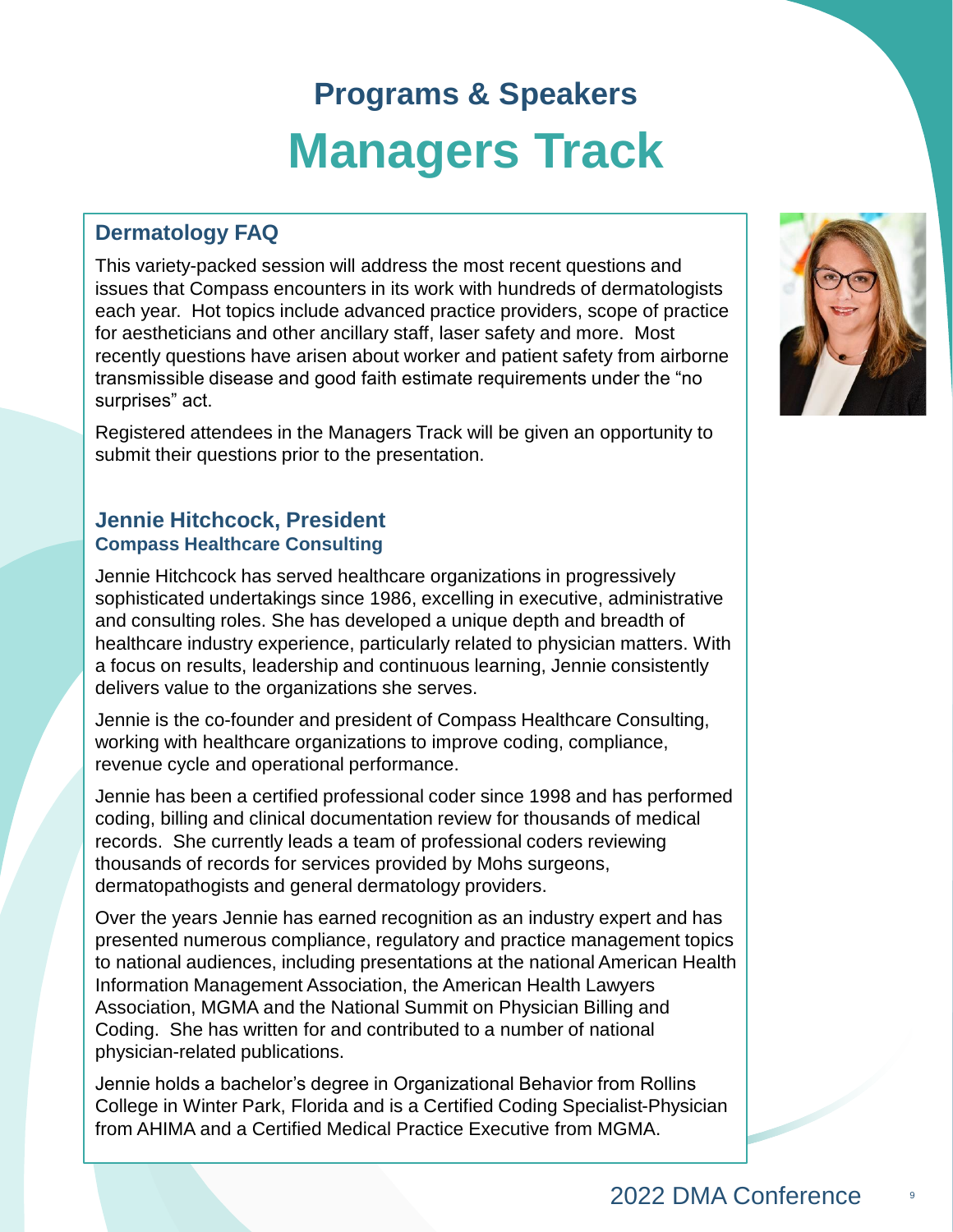# **Cybersecurity is a Team Sport**

Cybercrime is a constant threat to the highly targeted healthcare sector. Cybercriminals can not only steal patient records but also interfere with the use of EHRs, access to data and the functions of medical devices even in the middle of a procedure. Preventing or limiting the impact these threats pose to your organization and your patients requires more than old school anti-virus and annual training. Let's learn some of the new plays where the whole team gets involved in defense.

#### **Donna Grindle Kardon**

Donna Grindle has been helping those in healthcare professions with their IT, security and privacy needs for over 30 years. Early in her career she worked in software development progressing through the ranks to management and executive positions before striking out on her own in 1998, specializing in consulting and technology support for a variety of businesses in the medical industry.

As founder and president of Kardon, Donna's extensive experience is focused on developing and maintaining effective privacy and security programs with a focus on those that must be HIPAA compliant.

Donna is a frequent - and highly entertaining - speaker at conferences, forums and webinars. She has a unique ability to make topics like HIPAA and cybersecurity interesting and fun. She does this every week on her podcast "Help Me With HIPAA".

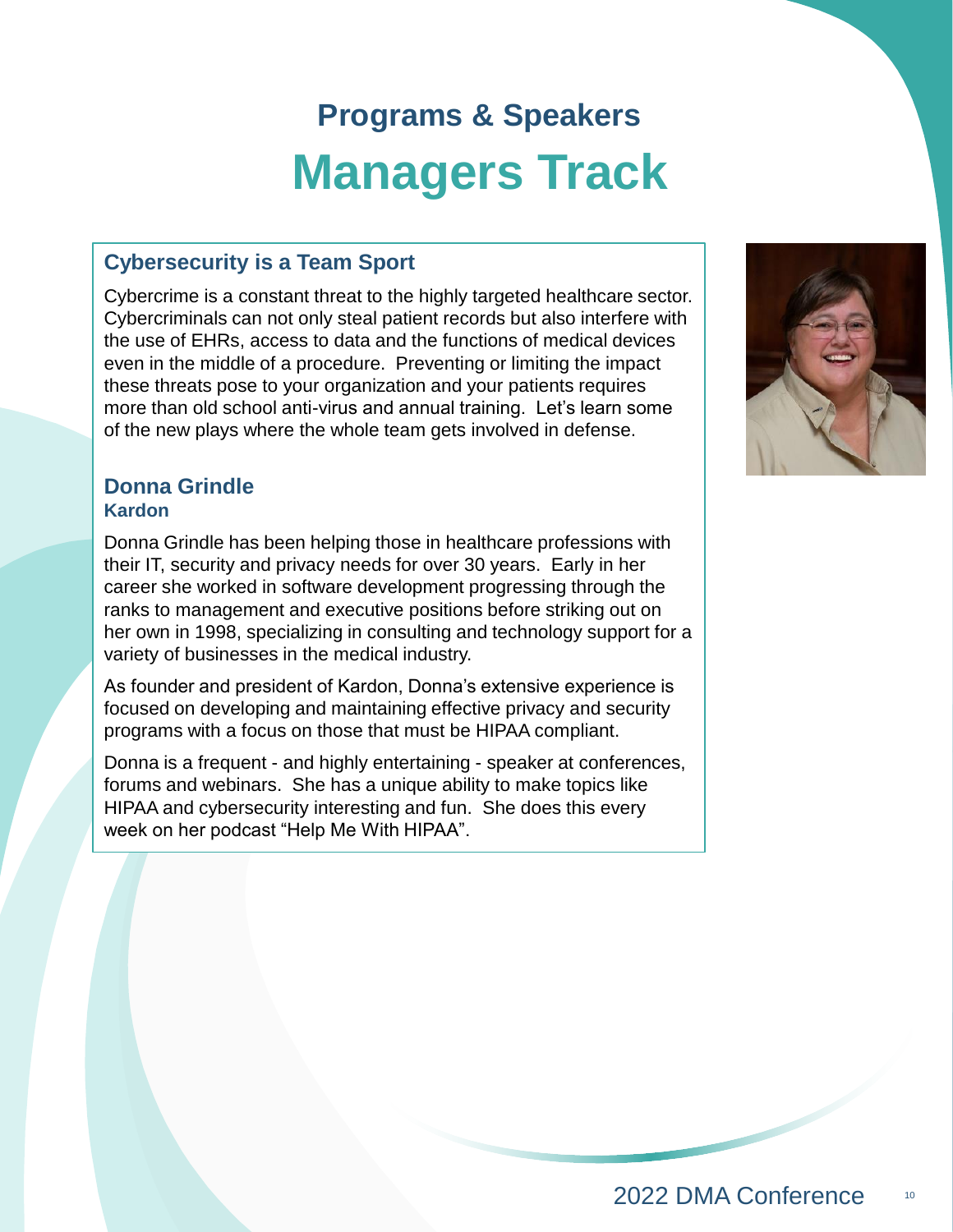# **Leadership is a Choice**

One of the key ingredients in a successful practice is Leadership. This session is focused on the "choice" of being a leader. You can change your organization and your life by learning to be a leader, and more specifically get yourself out of drama and negative energy.

#### **Michele Simmons Allergan Aesthetics an Abbvie Company**

Michele Simmons is a Senior Management Consultant with the Allergan Practice Consulting Group of Allergan, Inc. She consults with dermatology, medical spas and plastic surgery practices in the areas of financial analysis, practice evaluations, human resource issues, internal and external marketing, leadership training and team building. After more than 16 years, she also advises on sales training, compensation and cosmetic practice development.

Michele has participated in corporate marketing initiatives that included planning and strategizing the launch of several new products and indications into the field of aesthetic medicine. Previously, she worked as a practice administrator and patient care coordinator for a private practice in the southeast.

Michele earned her bachelor of arts degree from Elon University in Elon, NC and her Masters of Arts in Organizational Communication from Queens University in Charlotte, NC. She currently lives in Richmond, VA.

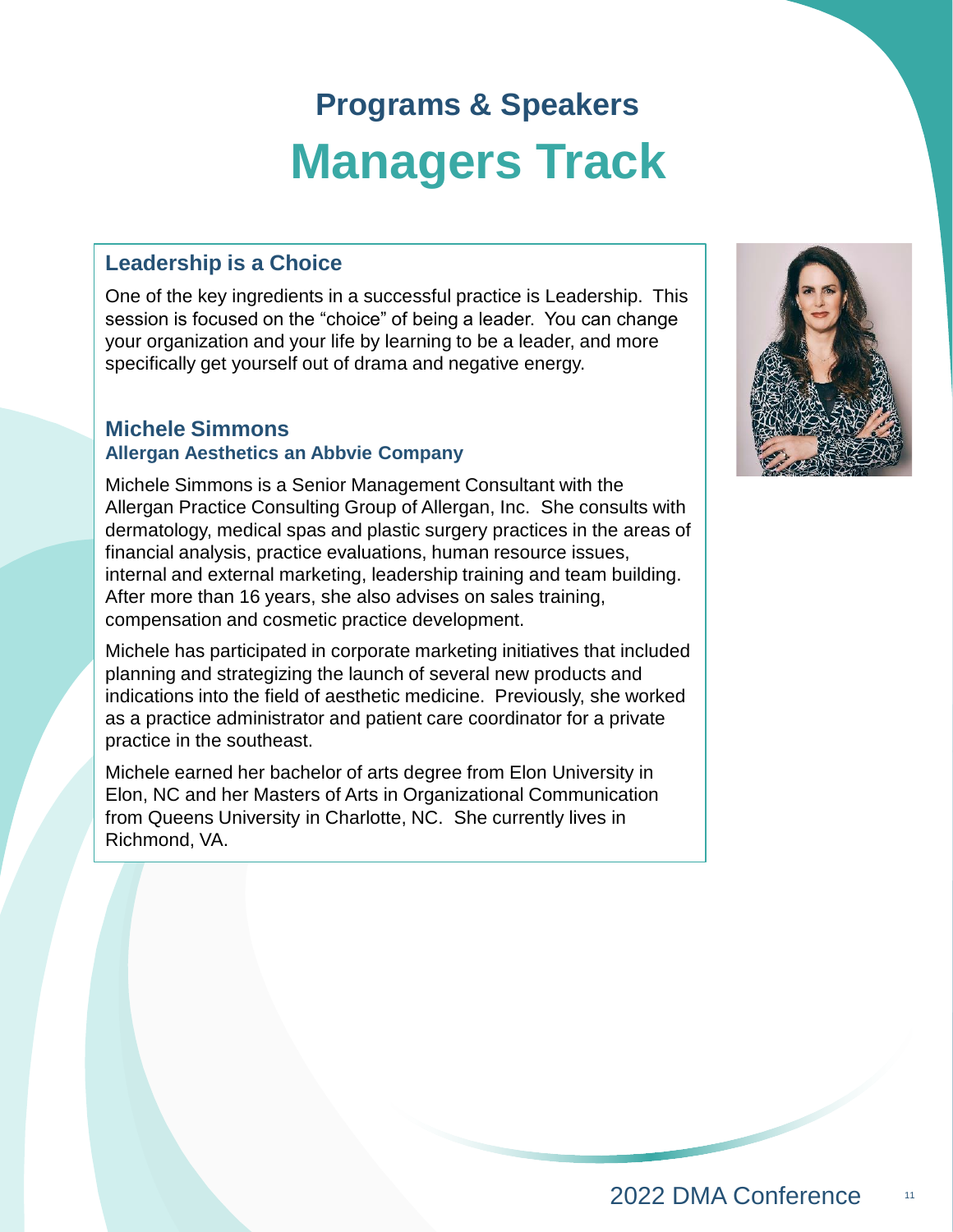# **2022 Latest Employment Law, HR Trends and Updates (What Every Dermatology Practice Must Know)**

This session will focus on:

- **\*** 2022 Labor & Employment Law: The Latest Trends and Updates
- \* Hot Topics in HR for Dermatology Practices
- COVID-19: An Employer Update

#### **Stuart Oberman Oberman Law Firm**

Stuart Oberman is the founder and President of Oberman Law Firm. He received his laws degree from John Marshall Law School and has been practicing law for over 25 years.

Mr. Oberman is highly regarded on a national basis in the area of healthcare law which includes corporate business structures, mergers and acquisitions, regulatory compliance, advertising regulations, HIPAA compliance and employment law regulations. He represents and advises clients regarding many regulatory, credentialing, fraud and recoupment, and compliance investigations as well as complex regulatory healthcare matters.

*[Click here to read more about Stuart Oberman.](S Oberman/Stuart Bio and Headshot.pdf)*

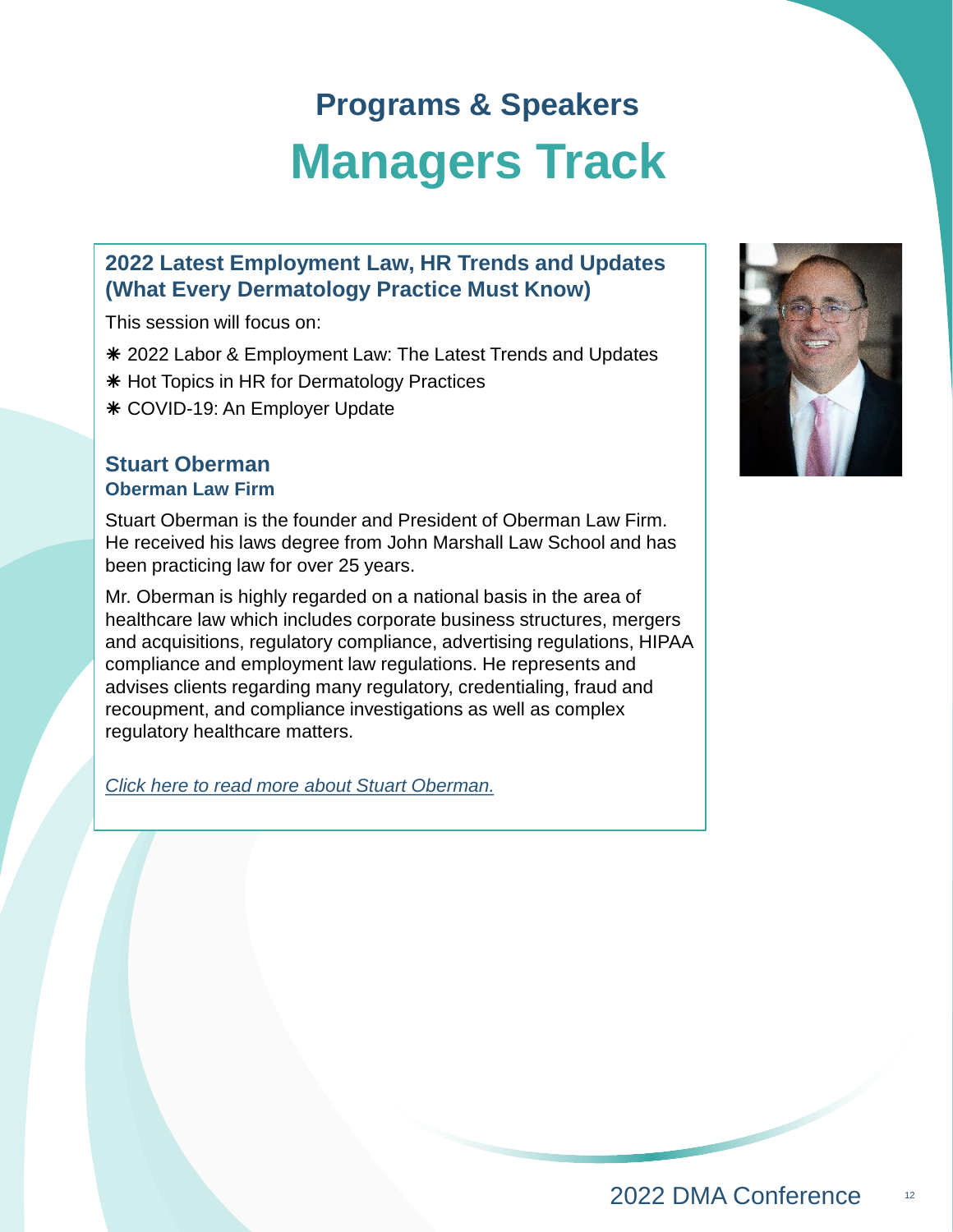# **Programs & Speakers Aesthetic Track**

### **Energy-based Devices**

This presentation covers the basic physics and safety using energybased devices with an emphasis on the pearls to great outcomes. This program satisfies continuing educational units required by the State of Georgia for senior and assistant laser practitioners.

#### **Patrick Clark, PhD, CLMSO Medical Laser Dynamics**

Patrick Clark is the CEO and Director of Clinical Education at Medical Laser Dynamics. Numbers of internationally known facilities and organizations call upon Pat to assist in development, testing, application and safety of light on tissue worldwide. He has direct experience in complete hospital programs, outpatient and freestanding surgery centers, the beginnings of office and spa applications and the development of light applications for nonprofessional and home use.

Pat has run his own business, Medical Laser Dynamics, for independent consulting and education with energy-based and minimally invasive procedures since 2004. Often called upon by laser manufacturers and having given over 900 clinical and lay lectures in the last 30 years, Pat can bring a world of experience to your select needs.

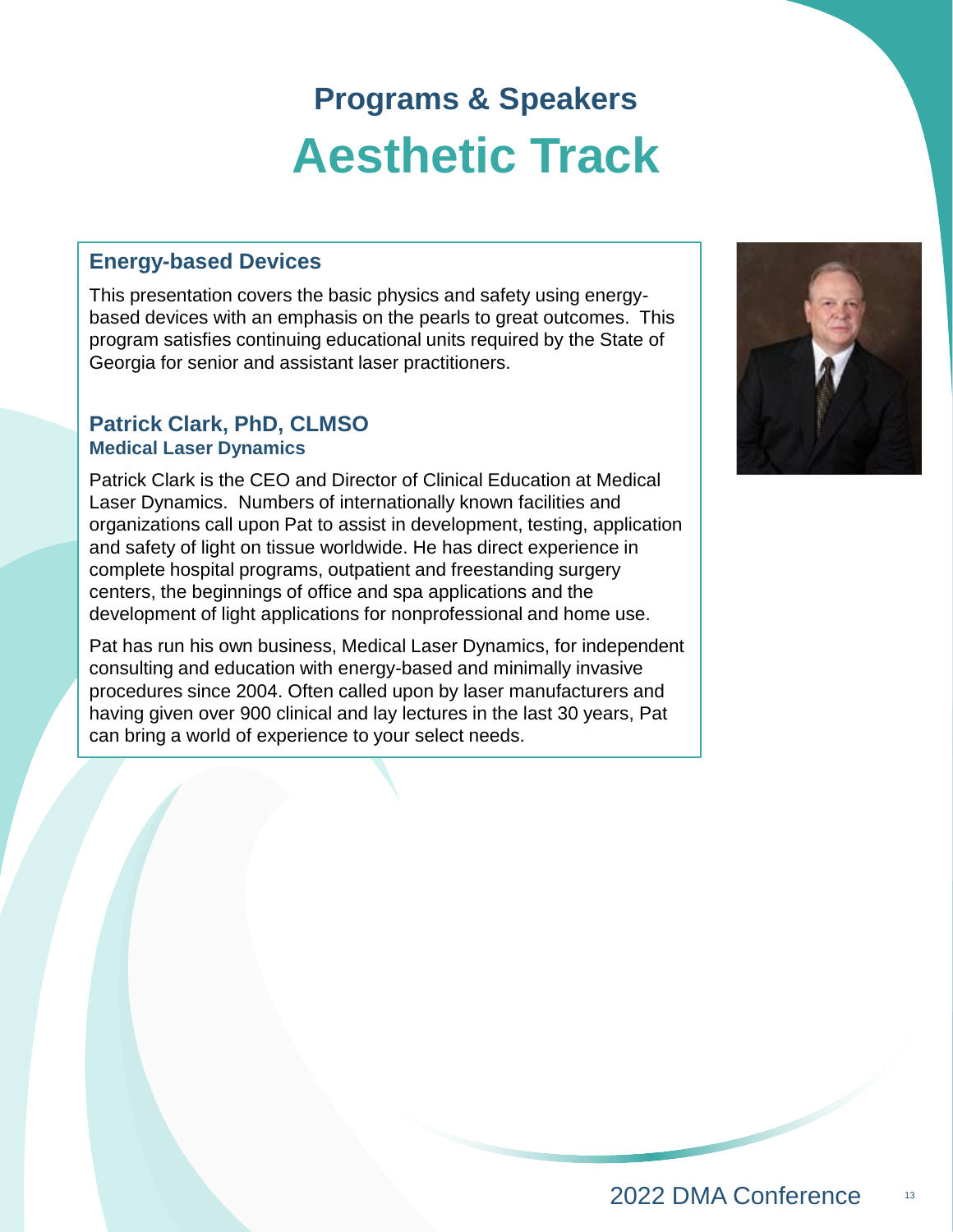# **Programs & Speakers Aesthetic Track**

#### **Mastering the Consultation Mastering the Consultation**

Delivering optimal patient outcomes is anchored in the consultation process. Empower your team with tools and strategies necessary in providing comprehensive treatment planning and measure success with leading and lagging measures.

# **Emily Scalise**

#### Galderma

Emily Anne Scalise is the Director of a three-location boutique dermatology practice in Connecticut. She has been the driver alongside Dr. Kim Nichols to help NicholsMD become a three-location boutique dermatology office with strong 'NYC-Luxury' branding and an impeccable white-glove operational flow with results-driven treatment packages and a women-operated staff. In 2019, Emily was awarded Connecticut's "Top 40 Under 40" for her leadership and influence as the director of NicholsMD.

Emily began her career in aesthetics in 2015. She has become known for her ability to host creative staff trainings, cultivate an exceptional work culture, plan high revenue-generating events, and for her ability to motivate and train staff members at every professional level.

Her passion and expertise for the aesthetic industry has been recognized on an international level. Emily is a frequent contributor of aesthetic magazines, Practical Dermatology and Modern Aesthetics. She is a speaker for global aesthetic companies like L'Oréal, Cutera, Galderma, and SkinCeuticals. She is a faculty member on aesthetic organizations like Vegas Cosmetic Surgery, Miami Cosmetic Surgery, and ADAM (the Association of Dermatology Association Managers). Some of her most notable talks and articles are*: "The Importance of Employee Engagement: The most valuable asset to your medical practice is not what you think"* and *"How to Run a Staff Meeting Like a Boss".* 

Emily is a mom of two, a lover of podcasts, and her favorite quote? *"We have the same number of hours in the day as Beyonce."*

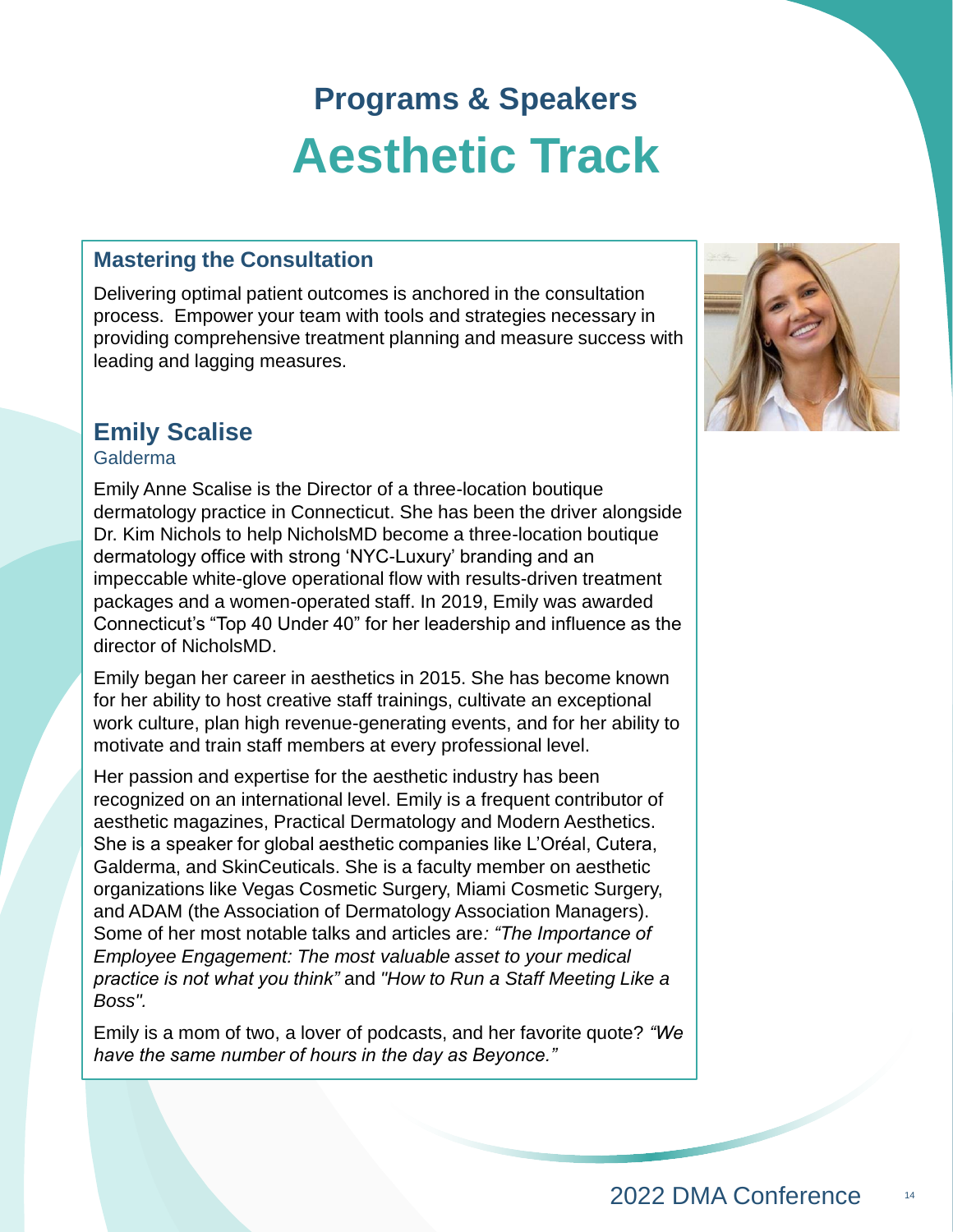# **Programs & Speakers Aesthetic Track**

# **Unlocking Secrets of a Successful Practice**

*Program details coming soon!*

# **Marguerite Germain MD**

Germain Dermatology

Dr. Marguerite Germain is a board certified dermatologist providing clinical and cosmetic dermatology for patients all over South Carolina. After graduating from Sweet Briar College in Virginia with a major in Italian Studies and a minor in Science, Art, Language and Music, she lived in Italy for a year while working for the UN Food and Agricultural Organization.

Dr. Germain attended the School of Medicine at the University of Maryland and received a Navy Medical Scholarship. After an internship in general medicine at Bethesda Naval Hospital she was selected for Flight school, Flight Surgery, Helicopter Pilot Training and Survival Tactics at Pensacola Naval Air Station. After 3 years of dermatology training, Dr. Germain worked at the Charleston Naval Hospital until she opened her private practice in 2003 in Mount Pleasant., SC.

Dr. Germain has authored and published many research and scientific papers in major dermatology journals. She has become a national and international educator for lasers, injectable fillers and BOTOX® Cosmetic. She is a Board Certified Dermatologist and Mohs surgeon. Charleston City Paper has named Dr. Germain the Best Dermatologist in Charleston for the last 10 years.

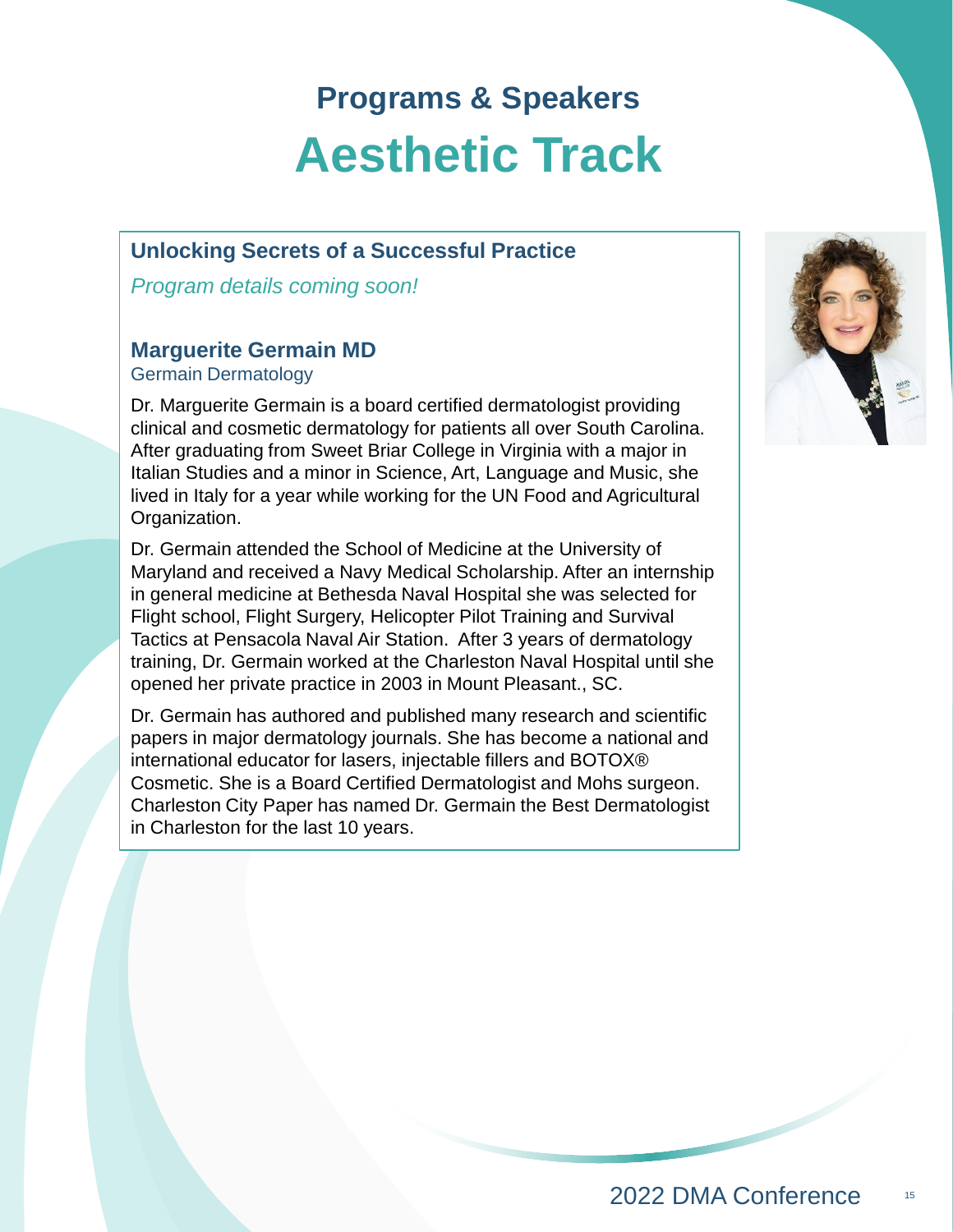# **Is Your Patient Financial Policy Hurting Your Practice?**

Many practices are using an ineffective or non-compliant Patient Financial Policy or have none at all. In this workshop we will look at the importance of having an up-to-date Patient Financial Policy, what should be included or excluded from the policy, and how to best utilize the policy in your practice. Your patients and your bank account will thank you for it!

#### **David Wiener, CEO/President Cash Flow Strategies, Inc.**

David Wiener, known as "Mr. Cash Flow", is the Founder and CEO of Cash Flow Strategies, Inc. and is a Fellow of the American College of Healthcare Trustees. He is a recognized authority in improving cash flow and has been cited locally and nationally in print, radio and television.

David has been involved in the business of medicine and dentistry for almost 35 years. He conducts webinars and speaks regularly across the country at many conferences and seminars. He addresses the changing world of business cash flow, regulatory compliance, medical receivables and how practices can adapt to new realities while protecting the bottom line.

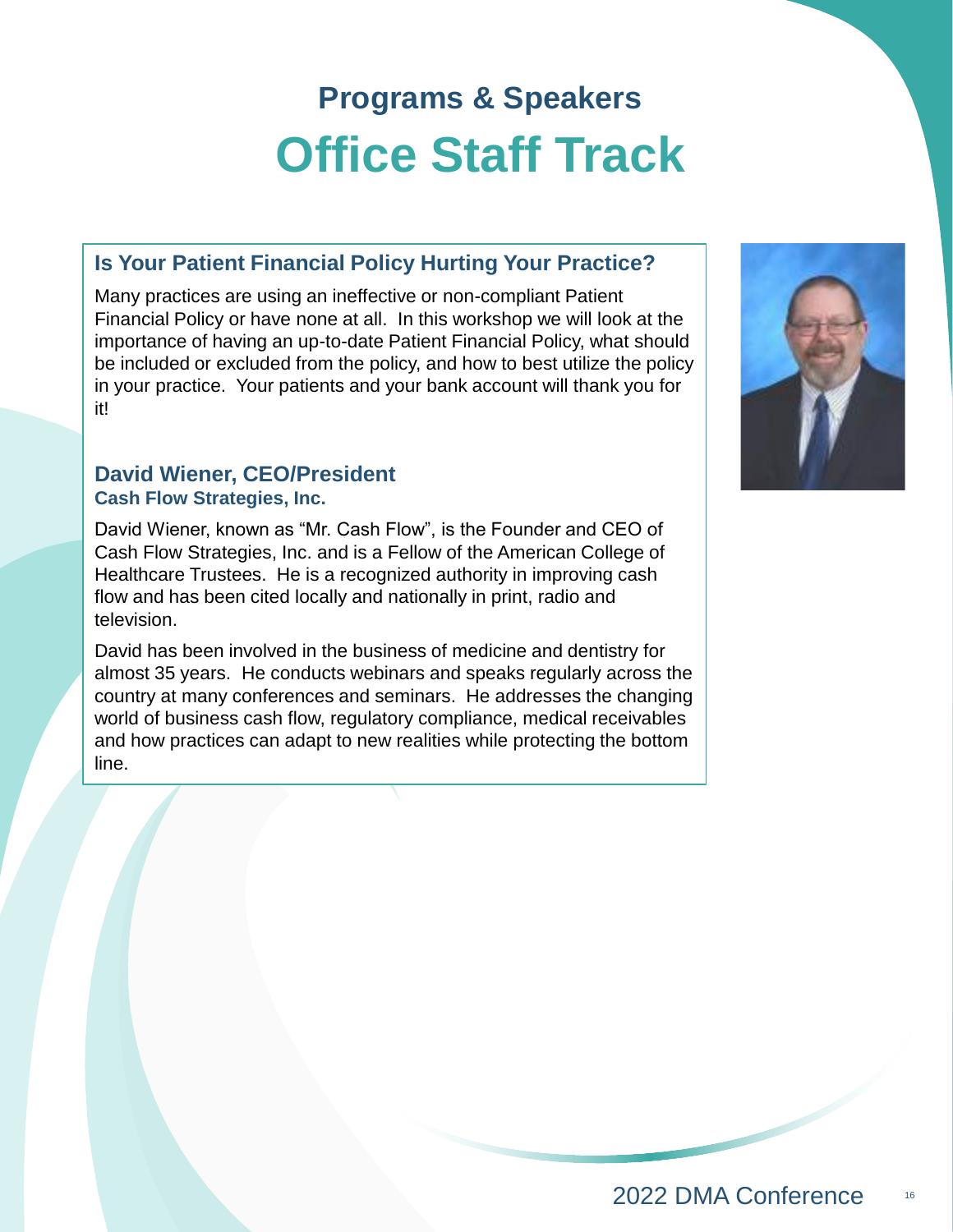### **Protecting Patient HPI Requires More Than Logging Off**

It takes all of us to protect PHI and patient rights. We have to remember it takes a lot more than logging off your computer to do it right. Our jobs include protecting PHI from any impact to the Confidentiality, Integrity and Availability of the records. A single person at any single moment can be the difference between "we have it protected" and "we have a *BIG* problem". Today is a good time to review what you can do to avoid being the one creating a PHI problem.

#### **Donna Grindle Kardon**

Donna Grindle has been helping those in healthcare professions with their IT, security and privacy needs for over 30 years. Early in her career she worked in software development progressing through the ranks to management and executive positions before striking out on her own in 1998, specializing in consulting and technology support for a variety of businesses in the medical industry.

As founder and president of Kardon, Donna's extensive experience is focused on developing and maintaining effective privacy and security programs with a focus on those that must be HIPAA compliant.

Donna is a frequent - and highly entertaining - speaker at conferences, forums and webinars. She has a unique ability to make topics like HIPAA and cybersecurity interesting and fun. She does this every week on her podcast "Help Me With HIPAA".

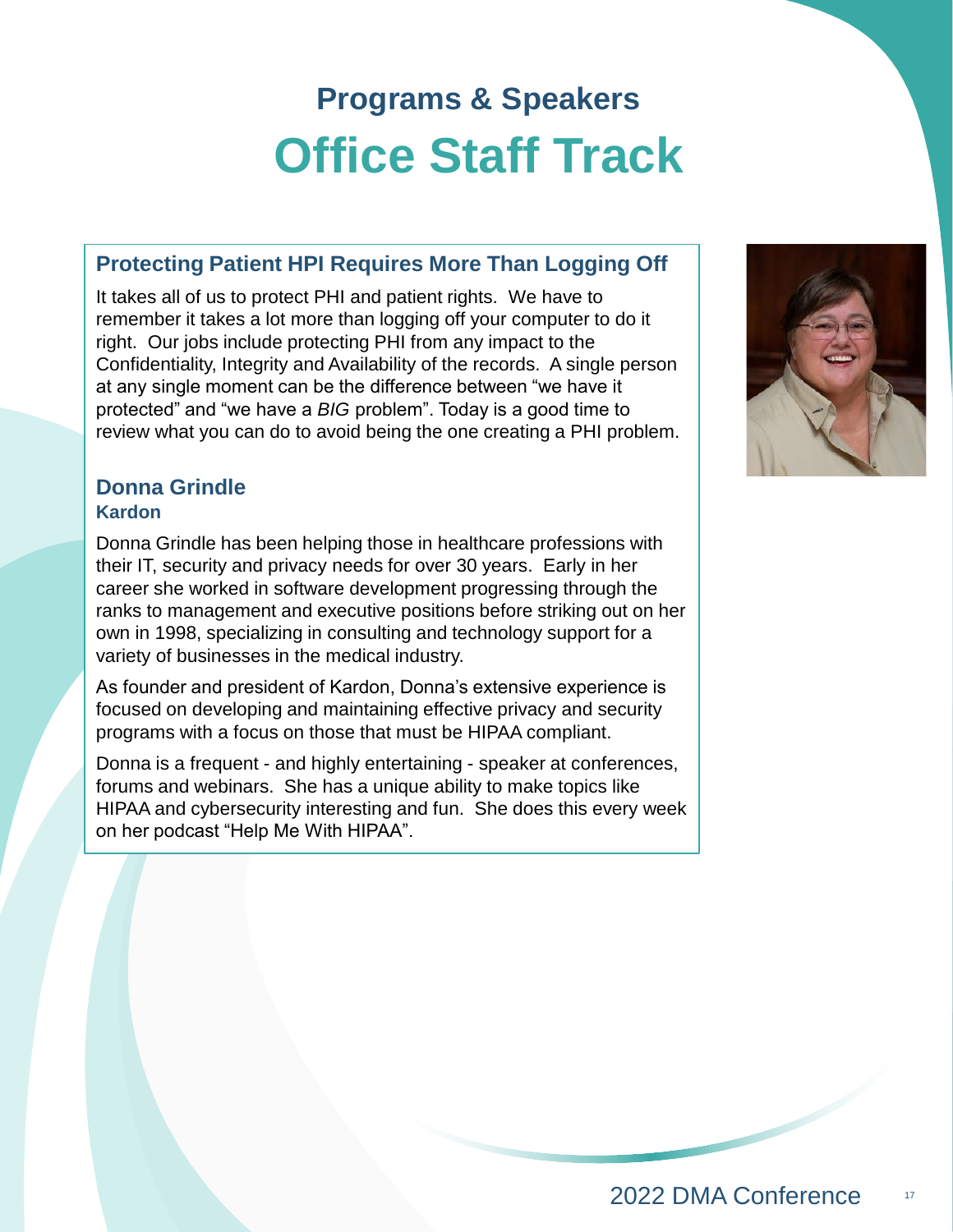#### **The Most Overlooked Area of Opportunity in Your Practice**

We spend money on Marketing to make our phones ring, but then we don't always invest time into making sure those calls actually result in new patients. Is your team making the best first impression? Is your team scheduling efficiently? Can they answer questions in a way that results in a new patient? Are calls taking so long that the staff is overwhelmed by everything they have to get done in a day?

Learn a proven process for efficiently answering phones to convert more callers to booked appointments. This 6 Step process will help you maximize the ROI on your Marketing and make a great first impression to every caller.

#### **Lauren Andreas Practice Potential**

Lauren Andreas provides doctors with team training and business coaching to grow revenue, improve office morale, and great loyal patients. Over ten years of experience has equipped her for the unique problems that doctors face and a proven track record of finding the solutions. She has trained over 150 practices across the US and Canada and has worked with thousands of staff members. She holds a Marketing degree from the University of Florida and will graduate with a Masters in Management from Harvard University's Extension Studies program in May 2022.

Of note – Lauren realized she wanted to be a "coach" after starting her career as the Head Dance Coach for the University of Florida Gators where she mentored, taught, and prepared the team to perform for thousands of fans and on national television.